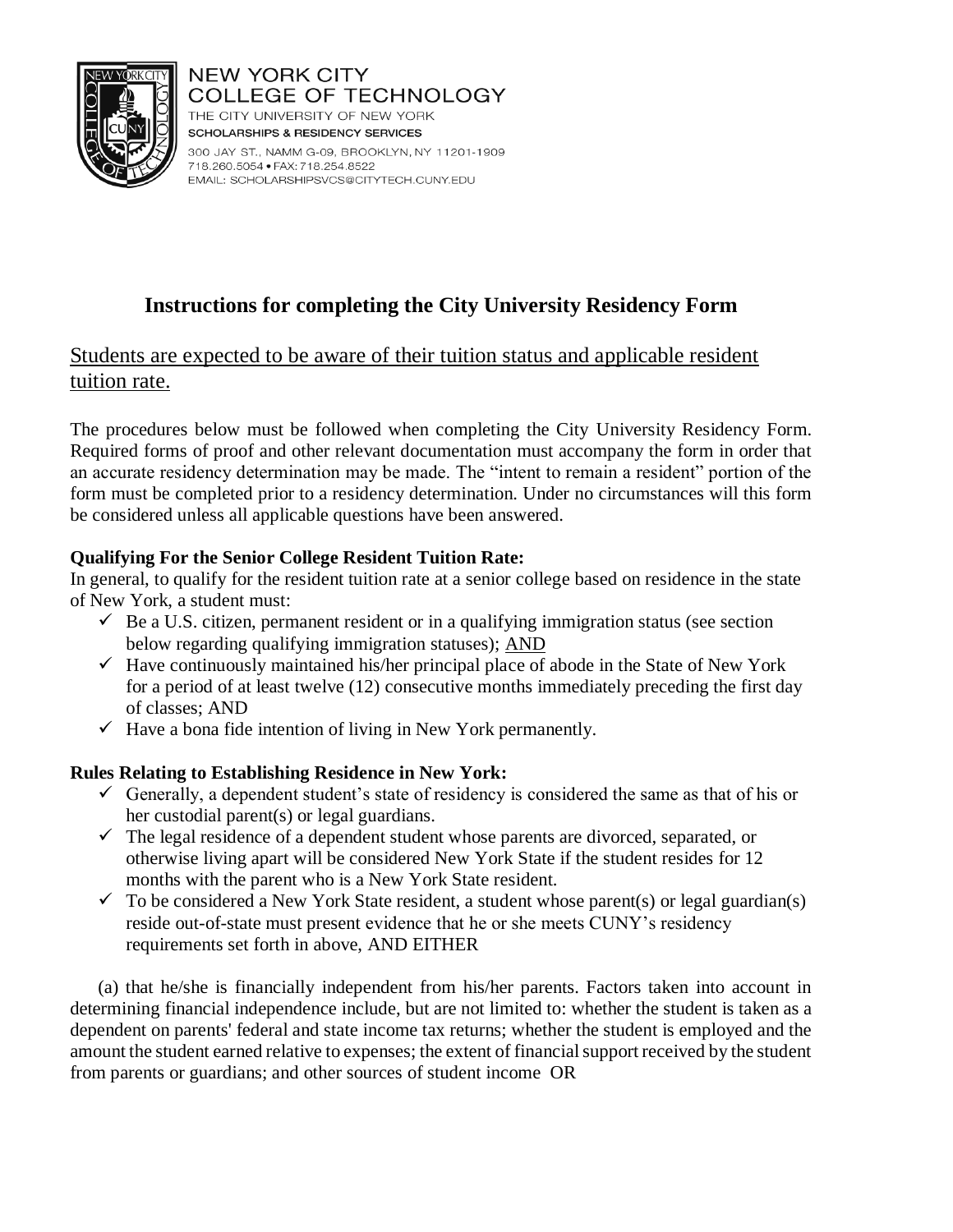

THE CITY UNIVERSITY OF NEW YORK **SCHOLARSHIPS & RESIDENCY SERVICES** 300 JAY ST., NAMM G-09, BROOKLYN, NY 11201-1909 718.260.5054 · FAX: 718.254.8522 EMAIL: SCHOLARSHIPSVCS@CITYTECH.CUNY.EDU

(b) that he/she, despite being dependent on out-of-state parents(s) or legal guardian(s), has changed his/her domicile, i.e. the place that he/she has a bona fide intention of living permanently, to New York State. Such a showing must be made by clear and convincing evidence. Students who claim that New York is their domicile are expected to have a New York State driver's license or New York State issued identification card dated a minimum of twelve (12) months prior to the start of the semester. In addition, a student is expected to submit documentary evidence indicating he/she has changed his/her domicile to New York,

such as the following:

1. evidence that the student has filed a New York State resident income tax return for the previous calendar year;

2. evidence that the student resided in the State of New York for a significant period of time for other than-educational purposes prior to attending CUNY;

3. evidence that the student resides in property owned by the student or his/her parent(s) or legal guardian(s) in the State of New York;

4. evidence showing that the student uses his/her New York address as his/her sole address of record for all purposes including on health and auto insurance records, bank accounts, tax records, loan and scholarship records, school records, military records, leases and similar kinds of documents. Students aged 24 and older are considered independent and are not deemed to have the same state of residency as their parent(s)

#### **Students under the Age of 18:**

If the student has a legal guardian other than his/her parents, or his/her parents are separated or divorced, a copy of the legal guardianship papers or court order indicating legal custodianship must be submitted.

## **Required Documentation which must accompany the Residency Form**

The student must submit two items "a" through "n" (Note: All items must document proof of residency for the 12 month period immediately preceding the first day of classes. Documents in the same category covering the first and last months of the previous twelve month period are acceptable provided that they show the student living at the same address.) Items "a" through "n" are as follows:

**a)** Lease, deed or rent registration form (used for rent stabilized apartments) signed by the landlord, which is either a public or private agency, and the student or parent of the student with the same surname.

**b)** Letter showing eligibility or disbursement of Social Security or New York City Public Assistance with the student's New York address covering the 12-month period immediately preceding the first day of classes and including the student's name.

**c)** Copies of the most recent complete Federal and New York State tax returns and the corresponding W-2 form. Responses to Federal form 4506 and New York State form 4506 requesting federal and state tax information is acceptable if the Federal and State governments acknowledge that the party in question has in fact filed a tax return from the address noted.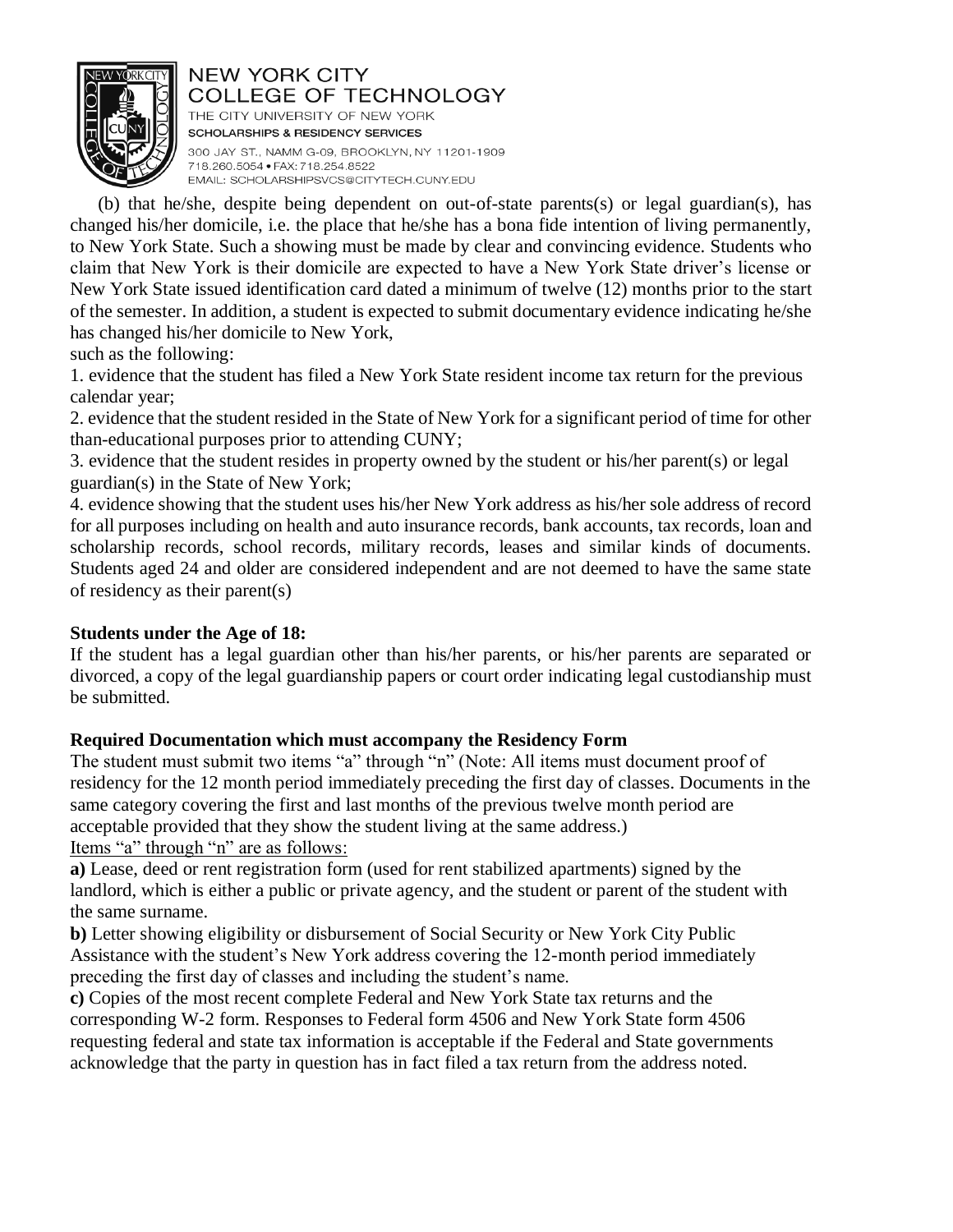

THE CITY UNIVERSITY OF NEW YORK **SCHOLARSHIPS & RESIDENCY SERVICES** 300 JAY ST., NAMM G-09, BROOKLYN, NY 11201-1909 718.260.5054 · FAX: 718.254.8522 EMAIL: SCHOLARSHIPSVCS@CITYTECH.CUNY.EDU

**d)** A valid New York State driver's license or a "non-driver license" issued by the New York State Department of Motor Vehicles showing the date of issuance one year prior to the first day of classes.

**e)** IDNYC New York City municipal identification card, showing the date of issuance at least one year prior to the first day of classes.

**f)** Homeowner's or renter's insurance policy with the student's name listed as insured.

**g)** Automobile registration with the student's name listed.

**h)** Automobile insurance certificate with the student's name listed as insured.

**i)** Voter registration certificate or card with the student's name.

**j)** Bills for telephone, utility, cable TV or other home services, in the student's name, or other evidence of telephone, utility, cable TV or other home services provided to the student covering a period of 12 months.

**k)** Monthly bank or credit card statements, with the student's name, covering a period of 12 months (dollar amounts may be blocked out).

**l)** Attendance as a juror in New York State with the student's name.

**m)** Housing lease signed by the landlord (who is an individual and is not a public or private agency) and the student. If the student's name does not appear on the lease, the "Alternate Lease Statement" may be substituted. The "Alternate Lease Statement" must be completed and notarized by both the person whose name appears on the lease/contract and the student. The person whose name appears on the lease/contract must also submit proof (i.e.,lease, telephone, utility or similar type bills) of residency at his/her current address for the previous 12 months.

**n)** Postmarked mail addressed to a student at a New York address at least 12 months immediately preceding the first day of classes (a P.O. Box is not acceptable).

In addition to the items indicated above, the college may at its discretion consider additional documentation from a student if it believes that an accurate residency determination may be rendered through the additional documentation.

## **Qualifying Immigration Statuses:**

To be accorded resident status, a student who is not a U.S. citizen must present valid evidence, issued by the U.S. Department of Homeland Security - U.S. Citizenship and Immigration Services ("USCIS"), indicating that he/she is in a qualifying immigration status. Undocumented and out-of-status immigrants, while not eligible to be considered "residents", may nevertheless be entitled to pay the resident tuition rate if they attended and graduated from high school or received a

GED or TASC in New York State. See section below.

## **Eligible Immigration Statuses:**

- 1. Lawful Permanent Residents (Resident Aliens)
- 2. Students admitted as refugees, or granted asylum or granted Withholding of Deportation or Removal
- 3. Students with Adjustment of Status Applications Pending
- 4. Students who have applied for or have been granted Temporary Protected Status (TPS)

5. Students granted Deferred Enforced Departure (DED) status or Deferred Action or Deferred Action for Childhood Arrivals (DACA)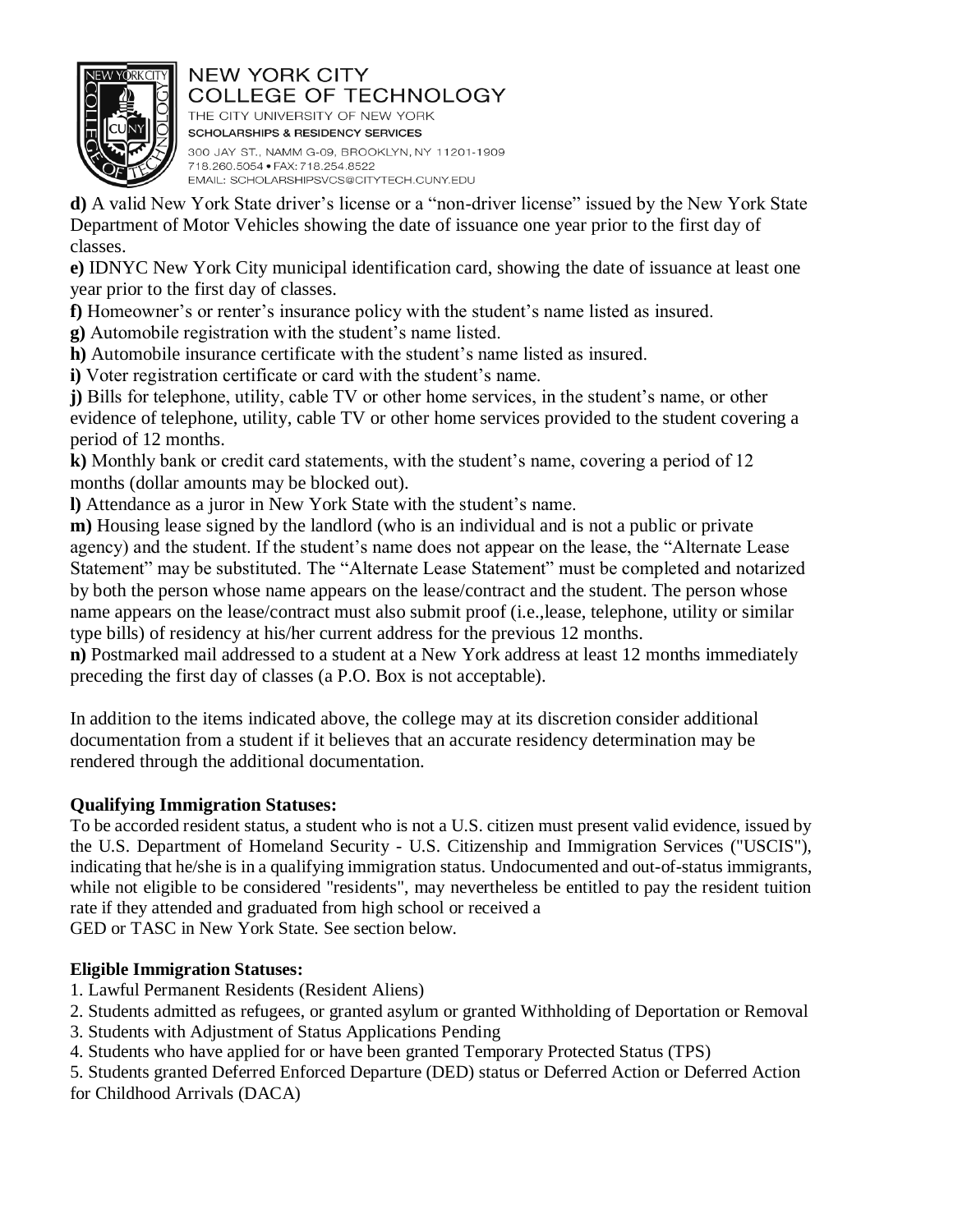

THE CITY UNIVERSITY OF NEW YORK **SCHOLARSHIPS & RESIDENCY SERVICES** 300 JAY ST., NAMM G-09, BROOKLYN, NY 11201-1909 718.260.5054 · FAX: 718.254.8522 EMAIL: SCHOLARSHIPSVCS@CITYTECH.CUNY.EDU

- 6. Students Who Are "Late Amnesty" Applicants
- 7. Students Who Are NACARA Applicants
- 8. Students Who Are Cuban Parolees
- 9. Students Who Are Other Types of Parolees

10. Students Who Have Applied for Asylum and Have Been Granted USCIS Employment Authorization

## **Eligible Non-Immigrant Statuses;**

- A Ambassadors, diplomats and certain other foreign officials and their families.
- E Treaty trader/Treaty investor, spouse, and children.
- G Certain government or international organization officials and their families.
- H-1B Temporary worker in specialty occupation.
- H-1C Temporary worker performing professional nursing services
- H-4 Spouse or children of alien classified as H-1B or H-1C.
- I Representatives of foreign information media and their spouse and children.
- K Fiancé(e) or Spouse of a U.S. citizen and dependent children.
- L Intra-company transferee (such as managers who have worked abroad for a branch of a U.S. firm) and their spouse and children.
- N Parents and children of an alien granted permanent residency as a special immigrant.
- O Persons with extraordinary abilities
- R Religious workers and their spouse and children.
- S Crime witnesses and their spouse and children.
- T Victims of alien trafficking.
- U Crime Victims.
- V Spouse and children of a permanent resident who have a relative petition or an adjustment of status application pending for more than 3 years.

## **Ineligible Immigration Statuses:**

The following visa categories of non-immigrant aliens do not qualify for the resident rate of tuition:.

- B Temporary visitors for business or pleasure
- C Visitors in transit
- D Crewmen
- F Academic students
- H-2 Temporary workers performing special services
- H-3 Trainees
- H-4 Families of H-2 and H-3 visa holders (Note: H-4 family of an H-1B or H-1C are eligible)
- J Exchange visitor (student, scholar, professor)
- M Vocational students
- P Athletes, group entertainers, reciprocal exchange programs
- Q Participant in international cultural exchange programs
- TN Temporary workers under NAFTA Trade Agreement

#### **Qualifying for the Resident Tuition Rate Based on Having Attended and Graduated from a New York High School or Having Received a GED (or TASC) in the State of New York, including**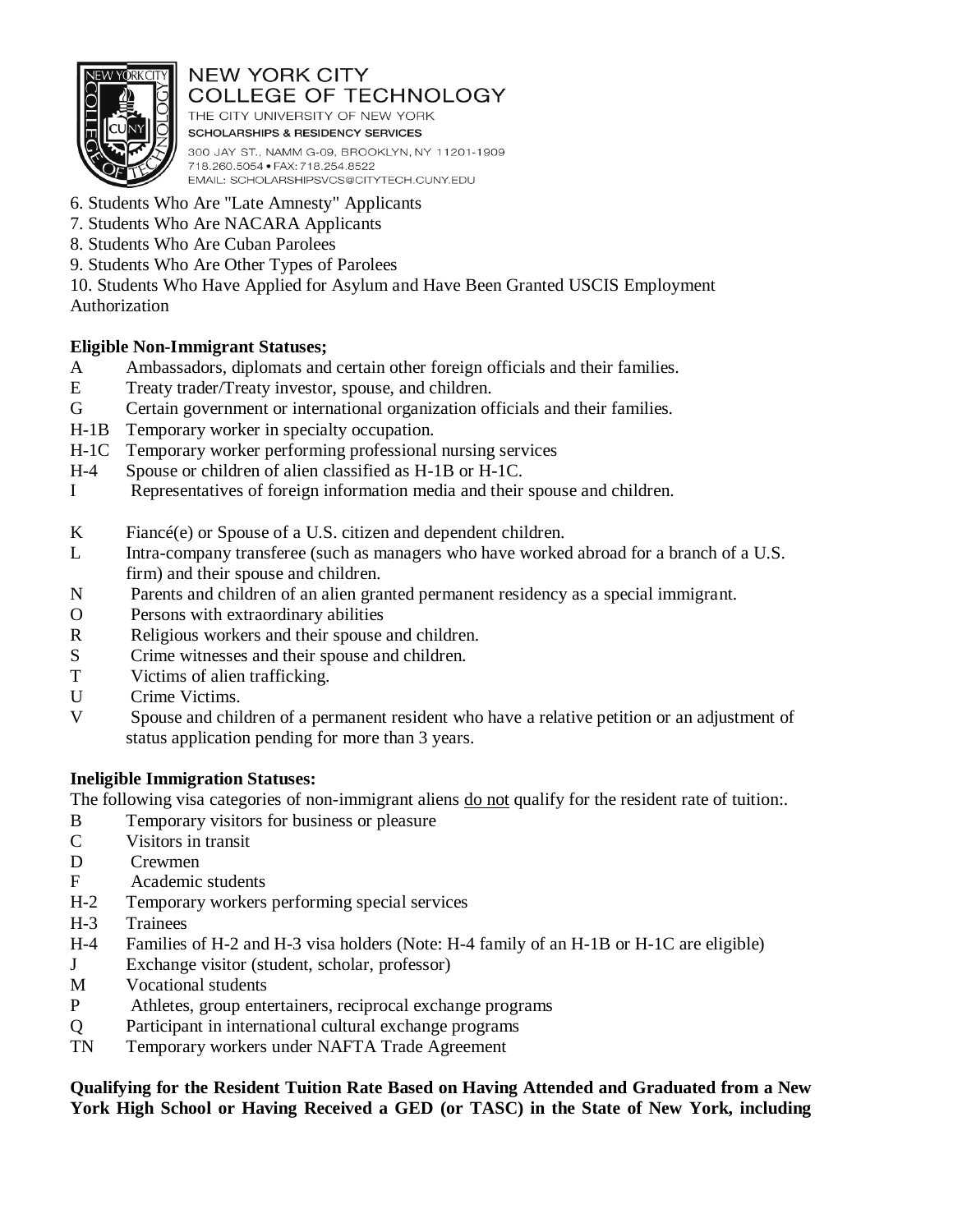

THE CITY UNIVERSITY OF NEW YORK **SCHOLARSHIPS & RESIDENCY SERVICES** 300 JAY ST., NAMM G-09, BROOKLYN, NY 11201-1909 718.260.5054 · FAX: 718.254.8522 EMAIL: SCHOLARSHIPSVCS@CITYTECH.CUNY.EDU

**Undocumented and Out-of-State Students** Pursuant to Section 6206(7)(a) of the New York State Education Law, students who are not residents of New York, other than those in lawful non-immigration statuses, qualify for the resident tuition rate if one of the following conditions are met:

- $\checkmark$  The student has attended an approved New York high school for two or more years, graduated, and applied to attend CUNY within five years of receiving the New York State diploma.
- $\checkmark$  The student has attended an approved New York State Program for General Equivalency Diploma (GED) exam preparation, received the GED issued within New York State, and applied to attend CUNY within five years of receiving the New York State GED.
- $\checkmark$  The student was enrolled in CUNY in the Fall 2001 semester or quarter and was authorized by CUNY to pay tuition at the resident rate. Thus, a student who attended CUNY in the Fall 2001 semester and paid the resident rate does not have to satisfy either condition 1 or 2 above.

To reiterate, a student meeting one of the three conditions set forth above does not need to prove residence in New York State. The student can be a resident of another state, such as Connecticut or New Jersey, or can be an undocumented or out-of-status student. However, students who meet one of these criteria but do not have lawful immigration status must file an affidavit (i.e. notarized) with CUNY stating that they have filed an application to legalize their immigration status or will file such an application as soon as they are eligible to do so.

Any student who is eligible for resident tuition because he/she satisfies one of the three conditions above will remain eligible for that rate even if the student leaves and returns more than five years later or receives a degree and is returning for a second degree.

Any student who has been admitted to and is attending CUNY, who subsequently receives his GED (or TASC), does not qualify for the resident rate under the conditions stated above. CUNY does not recognize a New York State GED (or TASC) from any student who has already received a high school diploma or its equivalent from elsewhere.

#### Other Categories of Students who Qualify for the Resident Tuition Rate

#### **Veterans and their Dependents**

Individuals who are eligible for educational assistance under federal GI bills will be charged the in-state rate at the CUNY colleges. This includes individuals who served in active military, naval or air service and members of the National Guard and reservists who meet the requirements for benefits under federal GI bills. A veteran who meets the above eligibility criteria is entitled to the in-state or in-city rate even if he or she is not actually receiving benefits under a federal GI bill. In order to prove veteran status, a student must provide U.S. Department of Defense Form DD214 or a Certificate of Eligibility from the U.S. Department of Defense or the Veterans Administration.

In certain cases, spouses and dependents of veterans or other uniformed service members are also entitled to educational assistance under federal GI bills. Effective Spring, 2015, spouses and dependents who are eligible for educational assistance under federal GI bills are also entitled to the in-state or in-city rate. Generally, these are the spouses or dependents of service members who died or were disabled by their service, or to whom the veteran has transferred his/her veteran's educational benefits. Note that a student who was the spouse or dependent child of a service member at the time the educational assistance was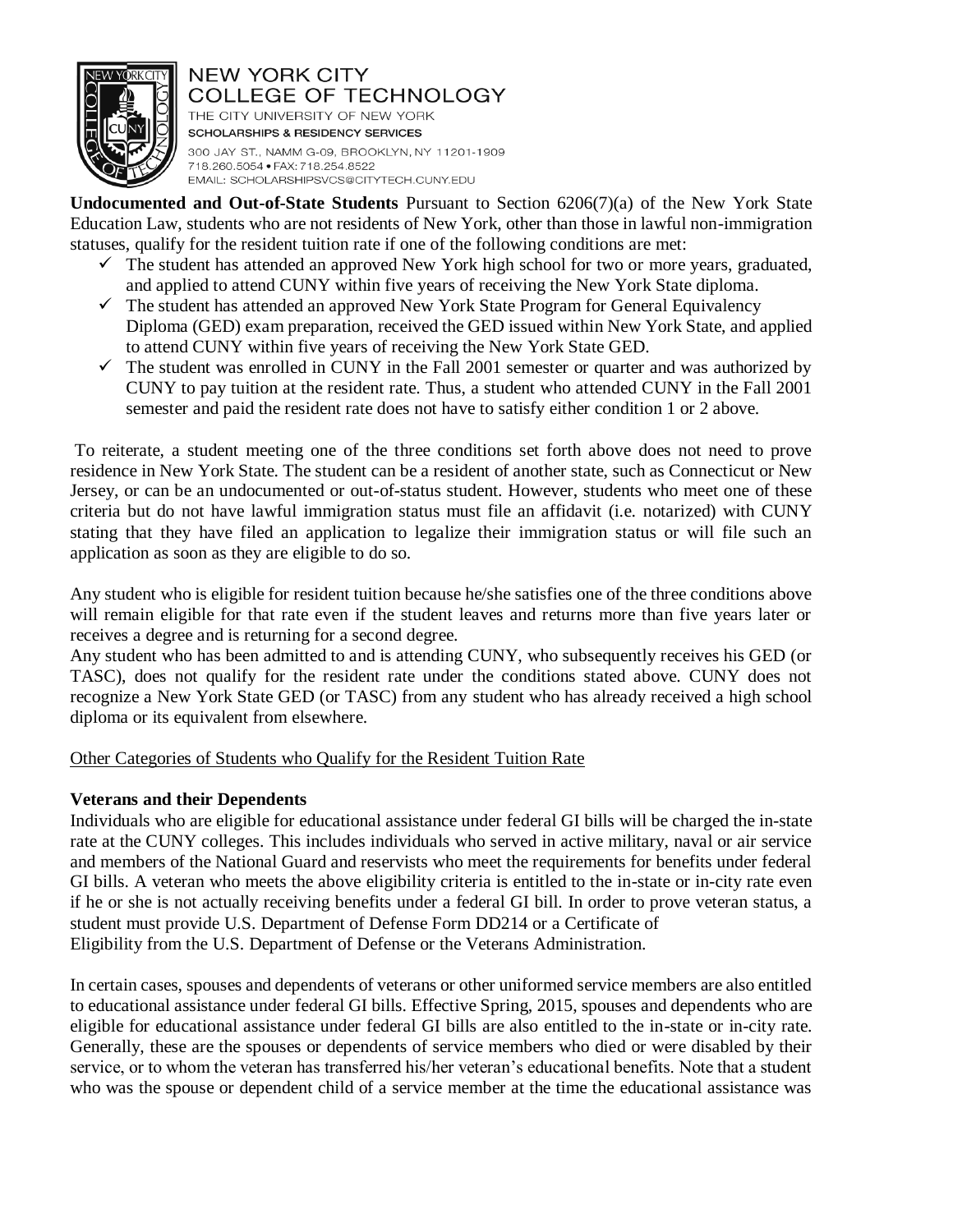

THE CITY UNIVERSITY OF NEW YORK **SCHOLARSHIPS & RESIDENCY SERVICES** 300 JAY ST., NAMM G-09, BROOKLYN, NY 11201-1909 718.260.5054 · FAX: 718.254.8522 EMAIL: SCHOLARSHIPSVCS@CITYTECH.CUNY.EDU

transferred would be entitled to the resident rate, even if he/she is not currently a spouse or dependent child (for example in the case of a divorce.)

Members of the armed forces of the United States on a full-time active duty station in the State of New York, and their spouses and dependent children, who enroll at a CUNY college, shall be charged the instate tuition rate. Such students

shall continue to be charged the in-state rate at CUNY even if they are subsequently discharged from military service.

#### **United Nations Personnel**

Foreign nationals employed by the United Nations, wishing to take advantage of the University's resident tuition rates, must present verification of their status as: 1) employee of the United Nations, 2) the spouse, or 3) a dependent of a United Nation employee.

#### **Exchange Students**

The University's resident tuition rate may be applicable to a student of another college or university outside of New York State, which, in exchange, grants its resident tuition rate to the CUNY student. Evidence of satisfactory educational qualifications must be presented and the approval of the CUNY College's president or designee is required.

#### **Children of Certain CUNY and New York City Employees**

The CUNY Board of Trustees passed a resolution stating that "a child of a member of the permanent staff of the Board, or a child of a deceased or retired member of such staff who had served for more than five years on an annual salary, or a child of an employee of New York City or of a City agency who is required to live outside New York City in the performance of his/her official duties shall be charged resident rates". Bylaws of the CUNY Board of Trustees. The staff consists of persons who have been granted tenure in tenure-eligible titles, including but not limited to professors, associate professors, and assistant professors (including those in medical and law professor titles),

college laboratory technician titles; and teachers and other tenure-bearing titles at the Hunter College Campus Schools.

#### **Intent to Continue Residing In the State and City of New York**

Assessing one's intent to permanently reside in New York is a difficult task. In each case, the totality of circumstances will be reviewed. It must be stressed that the burden of proof as to a change of domicile rests with the student asserting it. Where the evidence is equal on both sides of the issue, the determination of domicile should be made in favor of the prior domicile, inasmuch as there is a presumption that an established (prior) domicile continues.

#### **Appeal Process**

#### Time Frame for College Review

The colleges should make every effort to complete all residency determinations by the first day of classes. If a student has submitted the required documentation, and a decision has not been made by the college by the first day of classes, the college should defer the difference between in-state and out-of-state tuition until the determination is made. If resident tuition is denied, and the student subsequently files an appeal